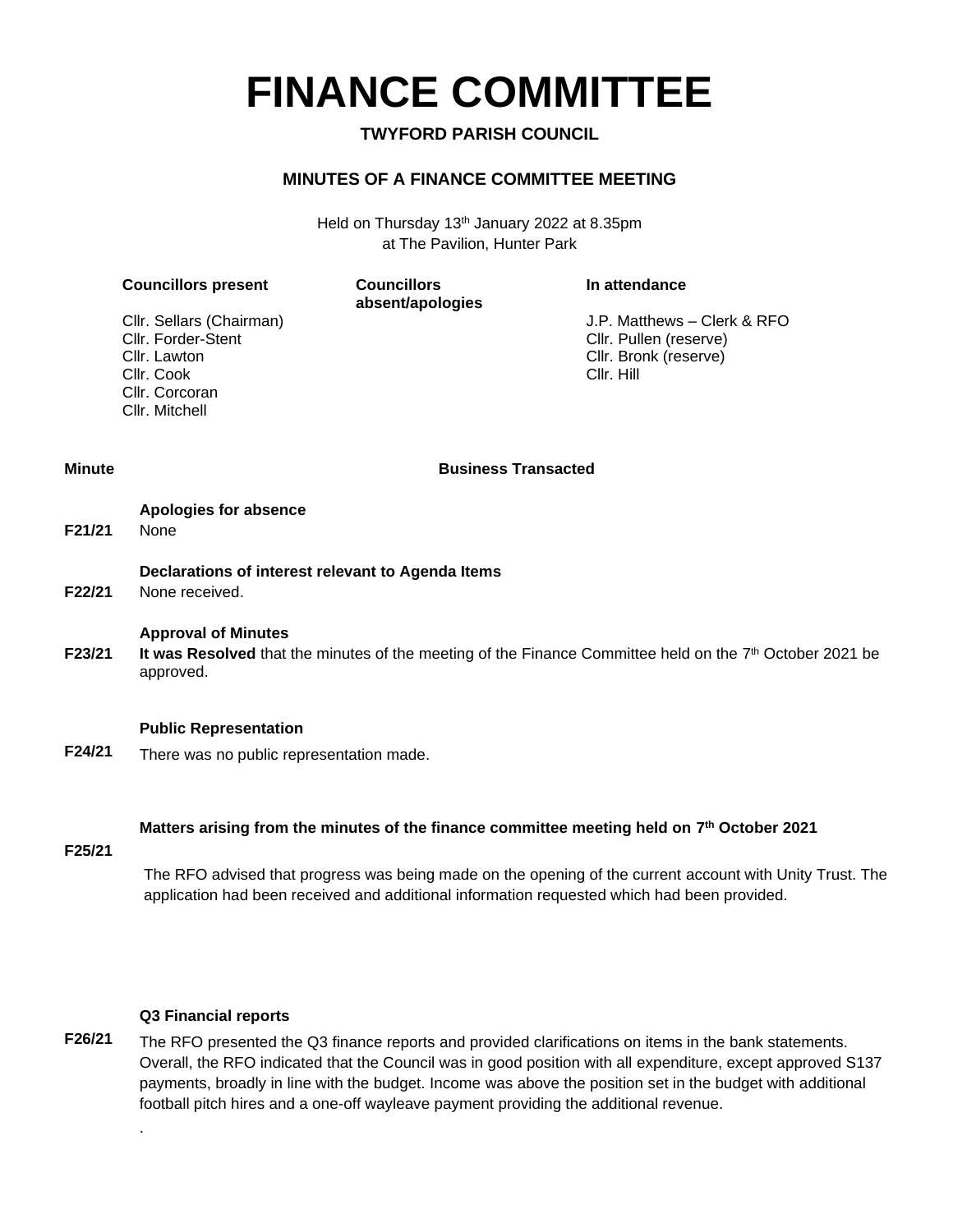It was R**esolved to approve the** Q3 Cashbook and **receive** the I&E Budget Comparison report.

It was R**esolved to approve** the Q3 Reconciled Bank Account Statements.

#### **Q3 VAT Return**

**F27/21** Members received and considered the Q3 VAT Return.

It was **Resolved to approve** the Q3 VAT return for submission to HMRC.

### **F28/21 Items for consideration on an agenda at a future meeting of the Finance Committee**

• None

The meeting closed at 8.57pm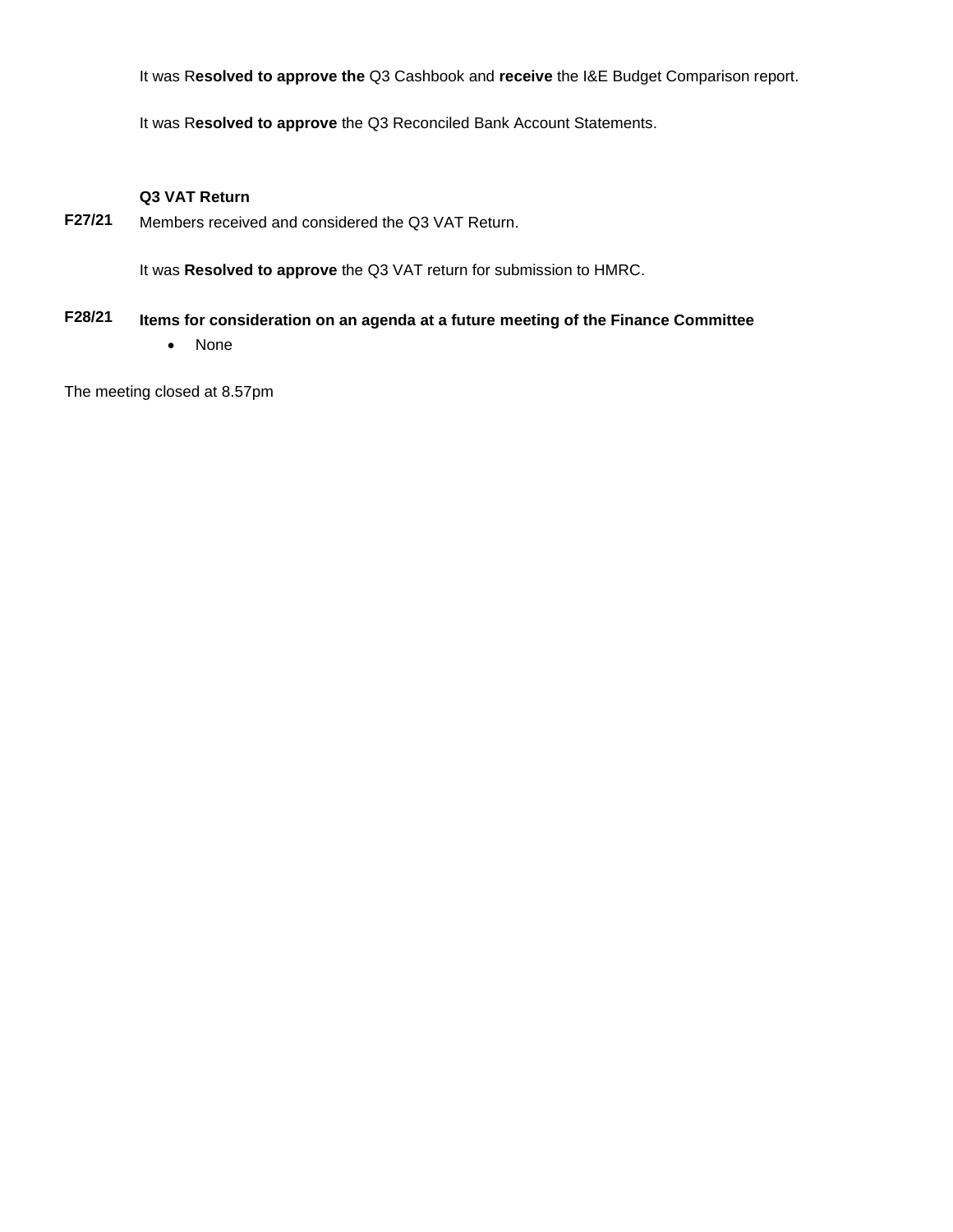## Financial Summary – Q3 Cashbook

Summary of receipts and payments between 01/10/21 and 31/12/21 inclusive. This may include transactions with ledger dates outside this period.

| <b>Opening Balances - Ordinary Accounts</b> |             |            |                                   |  |
|---------------------------------------------|-------------|------------|-----------------------------------|--|
| <b>HSBC C/A</b>                             |             | £6,091.50  |                                   |  |
| <b>HSBC Savings</b>                         |             |            | £62,789.27<br>£84,047.60<br>£0.00 |  |
| Nationwide                                  |             |            |                                   |  |
| <b>Redwood Savings</b>                      |             |            |                                   |  |
| Total                                       | £152,928.37 |            |                                   |  |
| <b>RECEIPTS</b>                             | <b>Net</b>  | Vat        | Gross                             |  |
| Finance                                     | £14,505.95  | £0.00      | £14,505.95                        |  |
| Parish Farm                                 | £7,617.51   | £0.00      | £7,617.51                         |  |
| Recreation & Open Spaces                    | £3,464.62   | £649.18    | £4,113.80                         |  |
| Projects                                    | £12,700.00  | £0.00      | £12,700.00                        |  |
| <b>Total Receipts</b>                       | £38,288.08  | £649.18    | £38,937.26                        |  |
| <b>PAYMENTS</b>                             | <b>Net</b>  | Vat        | Gross                             |  |
| Finance                                     | £15,604.30  | £415.68    | £16,019.98                        |  |
| Parish Farm                                 | £2,135.00   | £287.00    | £2,422.00                         |  |
| <b>Recreation &amp; Open Spaces</b>         | £10,806.10  | £1,964.01  | £12,770.11                        |  |
| Projects                                    | £25,037.79  | £4,838.35  | £29,876.14                        |  |
| <b>Total Payments</b>                       | £53,583.19  | £7,505.04  | £61,088.23                        |  |
| <b>Closing Balances - Ordinary Accounts</b> |             |            |                                   |  |
| HSBC C/A                                    |             | £3,883.62  |                                   |  |
| <b>HSBC Savings</b>                         | £12,790.66  |            |                                   |  |
| Nationwide                                  | £34,057.03  |            |                                   |  |
| <b>Redwood Savings</b>                      |             | £80,046.09 |                                   |  |

Total **£130,777.40**

Uncleared and Unpresented effects